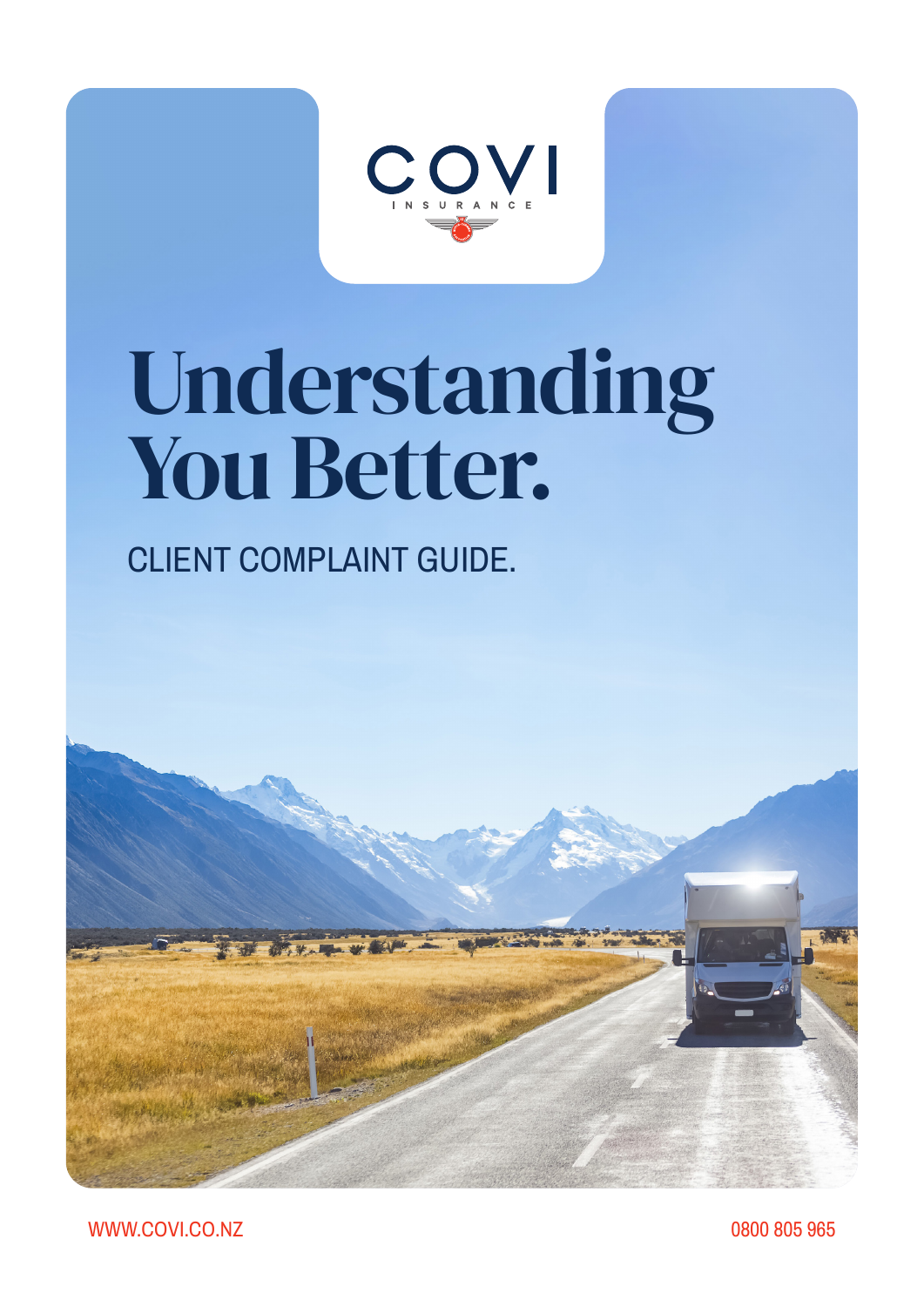

### At Covi we see complaints as a means to understand your requirements better and to improve the service we deliver to you.

#### **Understanding you better**

We are always open to receiving complaints from our clients and appreciate the time taken to notify us of your concerns. Some complaints may require no action but every complaint is important and we review all complaints regularly to establish where there are opportunities to make your experience with us that much better in the future.

#### **Improving our service**

When action is required the following will help you understand the steps that will be followed when a complaint is made.

#### Covi will record your complaint

If you make a complaint by email or telephone we will request information from you.

- You may be asked to complete a Complaint Form. This will ensure you are given the opportunity to fully explain your complaint. It also means we have the information required to review and investigate your complaint.
- All complaints will be recorded.

#### Covi will acknowledge your complaint

We know that making a complaint involves some inconvenience and possibly, expense. You are looking for a resolution and we will keep you informed of progress.

We will respond to your complaint within three working days.

It may be that we cannot resolve the issue within three working days. In this case we will acknowledge that your complaint has been received and is being reviewed.

#### Covi will investigate and review your complaint

When we are investigating and reviewing your complaint we will:

- be fair
- strive to understand both sides of the story
- keep a record of all meetings, conversations and findings
- forward the complaint to the appropriate level of authority for resolution
- keep you informed of progress if your complaint cannot be resolved within 10 days of acknowledging your complaint
- ensure resolutions are consistent with company policy and company values

#### **Covi will propose a resolution to your complaint**

We will respond with a resolution to your complaint within 20 working days or less. We will check any necessary action has been carried out and that you are satisfied with the resolution. If you're not satisfied with the resolution, the next steps are:

#### For Service related issues:

We will undertake an independent internal review of your complaint. After this a final decision will be made and a formal communication provided.

If you do not agree with our final decision you can contact Financial Services Complaints Ltd (FSCL). They are an independent not-for-profit External Disputes Resolution (EDR) scheme approved by the Minister of Consumer Affairs under the Financial Service Providers (Registration and Dispute Resolution ) Act 2008.

This service will cost you nothing, and will help us resolve any disagreements.

You can contact Financial Services Complaints Ltd (FSCL) at: PO Box 5967Wellington 6011

Telephone (04) 472 3725www.fscl.org.nz

#### For Claim Decision related issues:

We will pass your complaint to our underwriter for a full review. After this a final decision will be made on your complaint and a formal communication provided.

If you do not agree with this decision you can contact the Insurance & Financial Services Ombudsman's scheme, which considers complaints relating to insurance claims.

This is an independent scheme that's free of charge to you.

The Insurance & Financial Services Ombudsman has the authority to make decisions binding upon insurance companies for certain claims up to the value of \$200,000 (excluding GST).

Should you wish to have your complaint considered by the Insurance& Financial Services Ombudsman, you will need to contact the Insurance & Financial Services Ombudsman's office no later than three months after we inform you that deadlock has been reached with your complaint.

Insurance & Financial Services Ombudsman's office: PO Box 10-845 Wellington 6143

Telephone 0800 888 202 or (04) 499 7612 Fax (04) 499 7614 www.ifso.nz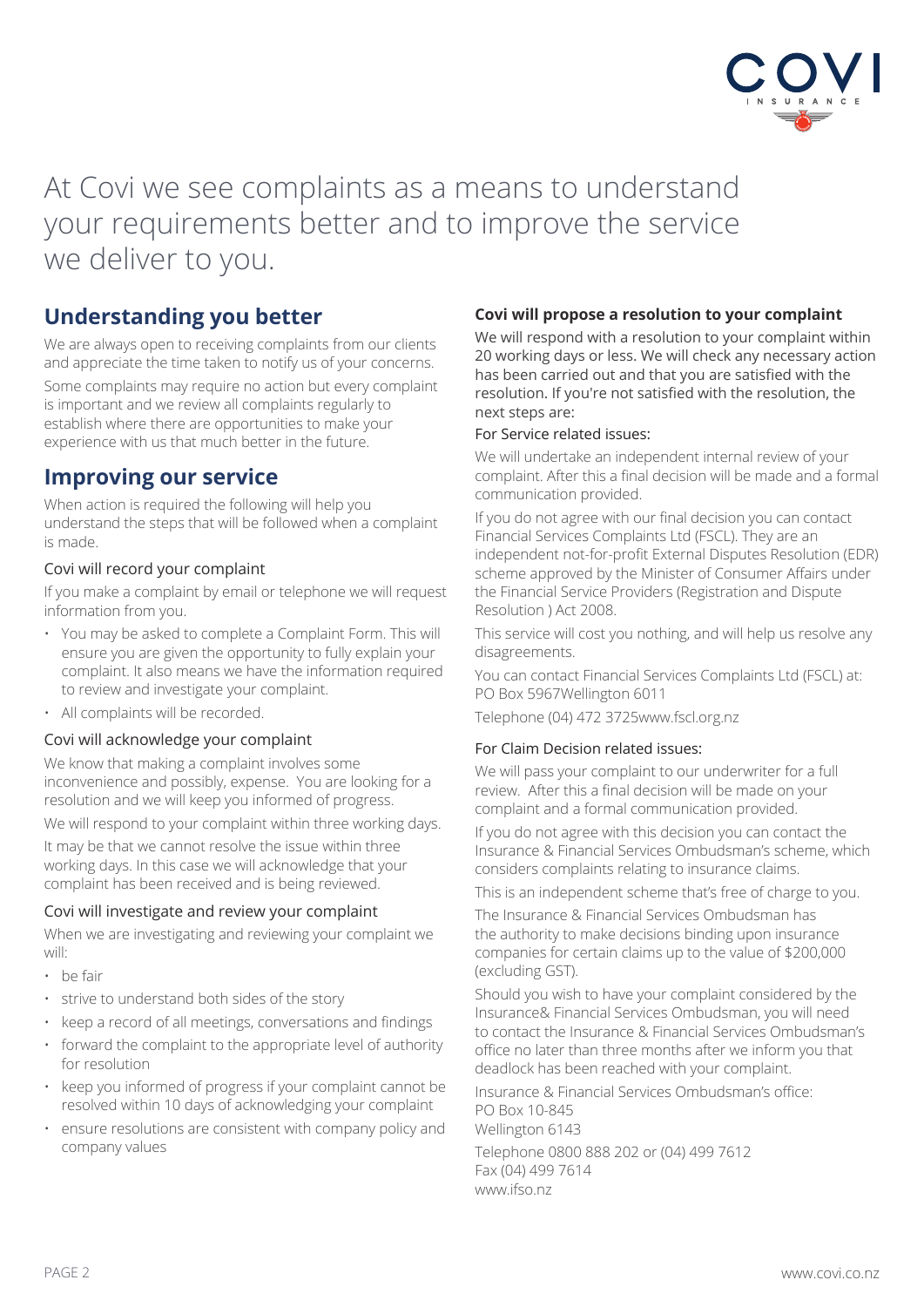## Complaint form



Thank you for taking the time to lodge a complaint.

Please complete this form fully so that we may resolve your complaint as quickly and fairly as possible. Please return this form to info@covi.co.nz or to PO Box 62 608, Greenlane, Auckland 1546.

#### **Your details**

Complainant(s) (If complainant is not the policyholder, please explain relationship)

| <b>Client details</b><br>Company name (If applicable) |                |                   | Title: Mrs/Ms/Miss/Mr |
|-------------------------------------------------------|----------------|-------------------|-----------------------|
|                                                       |                |                   |                       |
| Surname                                               |                | First name        |                       |
|                                                       |                |                   |                       |
| Street address                                        |                | Postal address    |                       |
|                                                       |                |                   |                       |
|                                                       |                |                   |                       |
|                                                       |                |                   |                       |
| Home telephone                                        | Work telephone |                   | Mobile telephone      |
|                                                       |                |                   |                       |
| Fax                                                   | Email address  |                   |                       |
|                                                       |                |                   |                       |
| <b>Policy details</b>                                 |                |                   |                       |
| (If available and/or relevant)                        |                |                   |                       |
| Insurance company name                                |                | Policy number     |                       |
|                                                       |                |                   |                       |
| Type of policy                                        |                |                   |                       |
|                                                       |                |                   |                       |
| Expiry date of policy                                 |                | Amount in dispute |                       |
|                                                       |                |                   |                       |